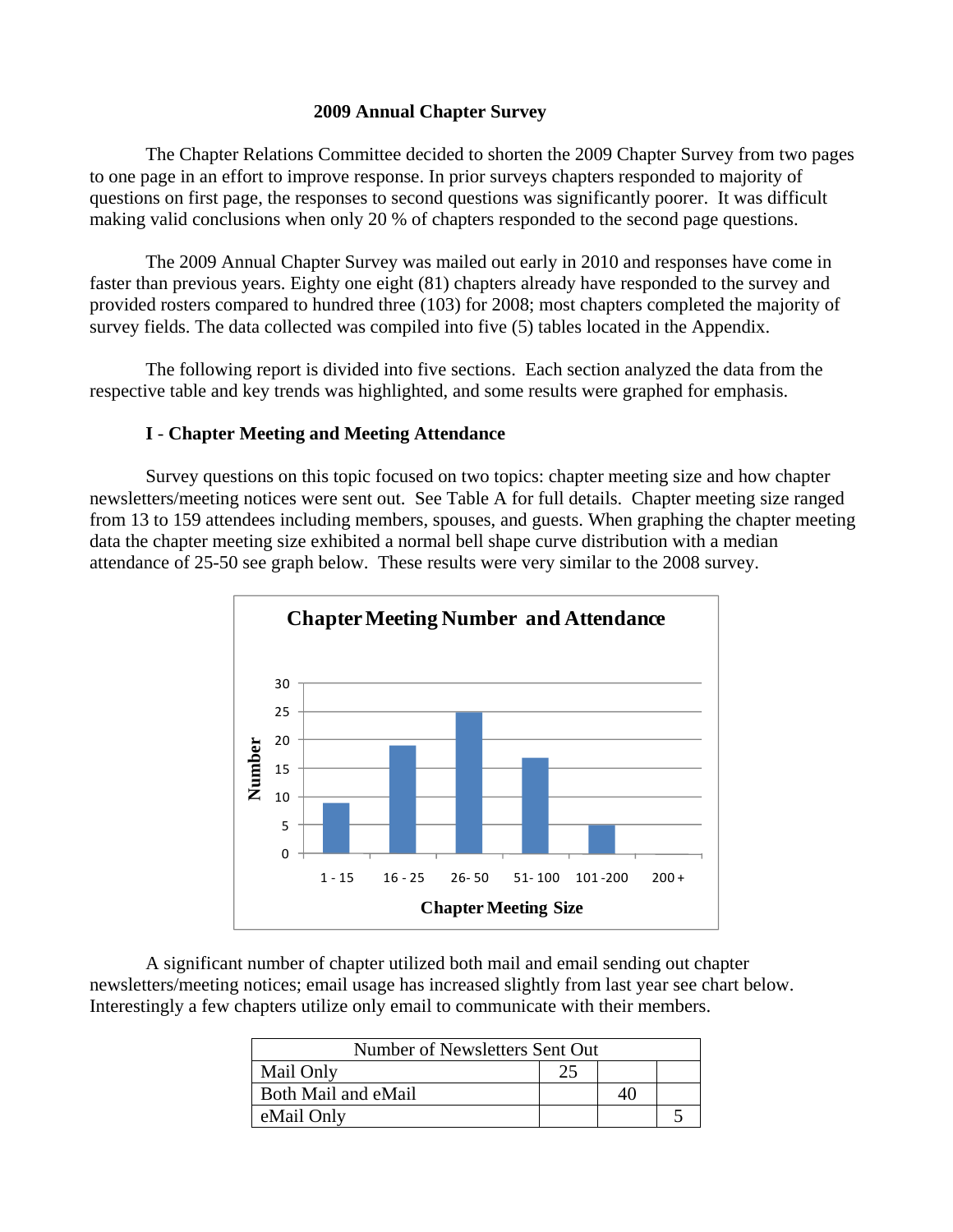### **II** - **Member Recruiting and Retention, Operating Challenges & Chapter Assistance**

 This section contained five questions: number of members on the chapter roster, submit a copy of chapter roster, chapter membership losses/gains in 2009, efforts to attract new members and retain existing members, and chapter operating challenges and chapter assistance. See Table B for full details.

 When graphing the chapter size data the chapter size exhibited a bell shaped curve distribution similar to chapter meeting attendance except higher end drops off; the median chapter size is 51-100 members see graph below.



 Chapters reported the number of members lost/gained in 2009, unfortunately not all chapters provided information (none or incomplete). Twenty eight (28) chapters reported losses (roughly categorized as either small or large) compared with seven (7) chapters reported even (no net loss/gain) and twenty two (22) chapters reported gains. Many of the membership gains were small. It was encouraging some chapters were experiencing membership gains.

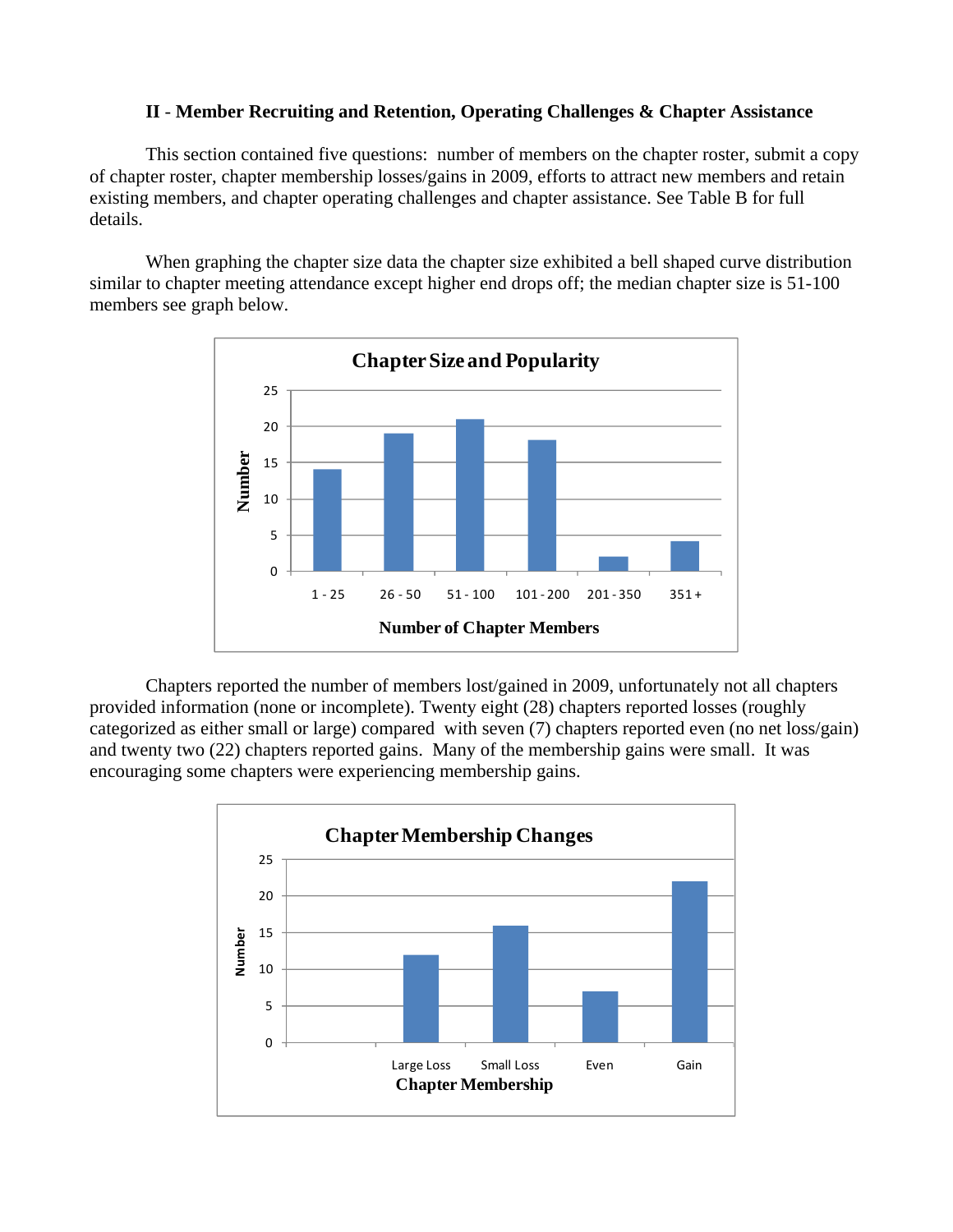### **Efforts to attract new members and retain existing members**

Chapters reported a variety of methods to attract new members, see selected responses below

### **Efforts to attract new members:**

Chapter 2 - if a chapter member recruits 3 or more new NAWCC members. Chapter will pay his/her membership for a year Chapter 21 - Advertised on "Craig's List" Chapter 23 - "Be our guest" program encourage members to bring guest to meeting. Assign mentor at chapter meetings to greet guests Chapter 35 - Annual Spring picnic - chapter supplies food and members are encouraged to bring family, friends, anyone with an interest in horology Several Chapters - Personal contact and invitations for recruiting new members. Several Chapters - Good programs Numerous Chapters - send out mailings or emails to new NAWCC members Chapter 135 - Main a booth at State Fair distributing information Chapter 136 - Notice in local newspaper Chapter 159 - Setup table at Regionals & National

Chapter 124 - Pam Tischler commented 9 of 11 the current board members joined the chapter through its educational program! It strongly supports the importance of educational programs.

A number of chapter commented that they tried a variety of methods to attract new members with little success and were frustrated and unhappy. They commented National was not assisting chapters recruiting new members and suggested it needs to do more advertising/publicizing the organization.

## **Operating Challenges & Chapter Assistance:**

Chapters offered a variety of individual responses, however the general theme is: chapter membership and leadership is aging, and it is difficult finding new members and/or volunteers for chapter officers

Chapter Officers have served for many years and are becoming burned out and having difficult time coming up with new ideas for programs and chapter activities

Educate non-members about horology hobby in order capture their interest and join NAWCC

Finding speakers and quality programs

Getting word out to the public about organization and meetings

Need quality videos (20-30 minutes in length) for chapter meeting - many video available from National are either poor quality or to long for chapter

Reduce dues for more member affordability

More promotion and advertisement needed form National for NAWCC to recruit new members

Finding affordable meeting locations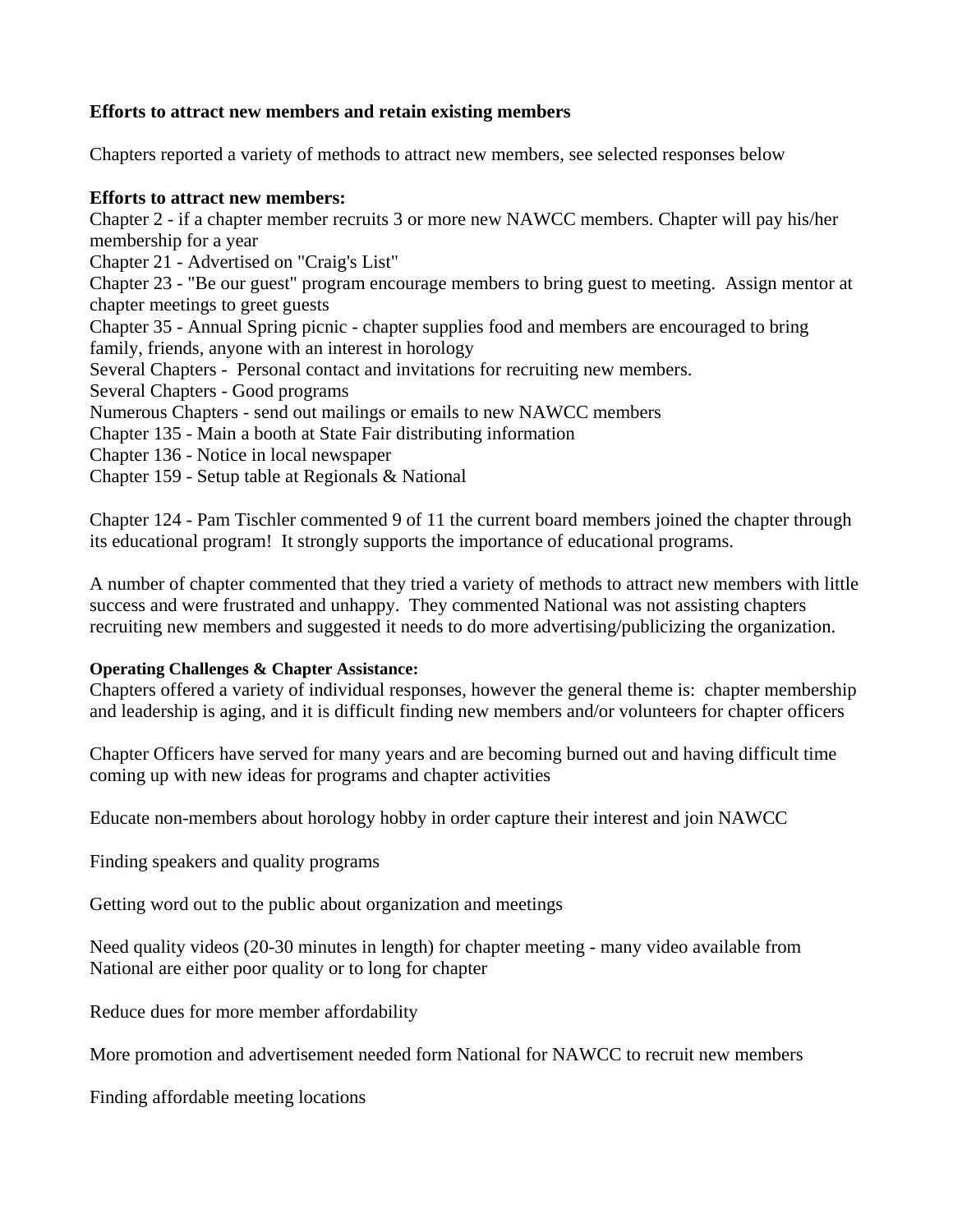## **III - Chapter Organizational Structure**

One question was asked - did Chapters update their Bylaws or governance documents in 2009? Only seven (7) chapters updated their governance documents. Data compiled in Table C.

## **IV – Chapter Educational Activities**

Section contained a single question - describe a unique chapter or educational activity, see Table D for all responses. Many chapter have developed some unique and interesting activities see below.

### **Some unique responses**:

Chapter 8 - Annual meeting & presentations at Willard Museum

Chapter 17 - Spouses Programs

Chapter 23 - Have "Ask the Expert" resources on hand at each chapter meeting. Hold clock restoration project among members.

Chapter 28 - Annual Mini Road Show at Cleveland Historical Museum

Chapter 36 - Clock Restoration Project/Contest and prizes are awarded

Chapter 40 - Restored ship's clock on US Slater DE776

Chapter 43 - Each meeting a member gives an example of movement identification or repair

Chapter 55 - A series "How to repair lectures" at chapter meetings

Chapter 77 - Annual picnic & chapter fund raising, annual informal Christmas party

Chapter 69 - Each meeting have a 10 minutes "Beginner's Corner" Presentation

Chapter 92 - Hold two one day Watch Repair Courses

Chapter 106 - Hands on clock repair classes

Chapter 111 - Hold annual spring clock repair course. Have workshops before chapter meeting.

Chapter 124 - Offers 26 different clock and watch repair courses for chapter members

Chapter 136 - Professional antique restorer presented two programs at chapter meeting

Chapter 159 - Hold a "Tool Time" education program at each chapter meeting

Chapter 162 - Presented clock collecting and assessment days at Wm King Museum exhibit

Chapter 171 - Set up an exhibit on Time and Timekeeping at DeForest Area Historical Gallery.

Chapter 190 - Held six FSW workshops and two Sherline lathe workshops

Chapter 191 - Hands on training on watches and clocks

Several Chapters noted clock and watch repair classes were effective tool recruiting new members.

Chapters have commented that good chapter programs were important for maintaining members, although marts were really the major draw for many chapter meetings.

Chapter 17 was only chapter that offered "Spouses Programs"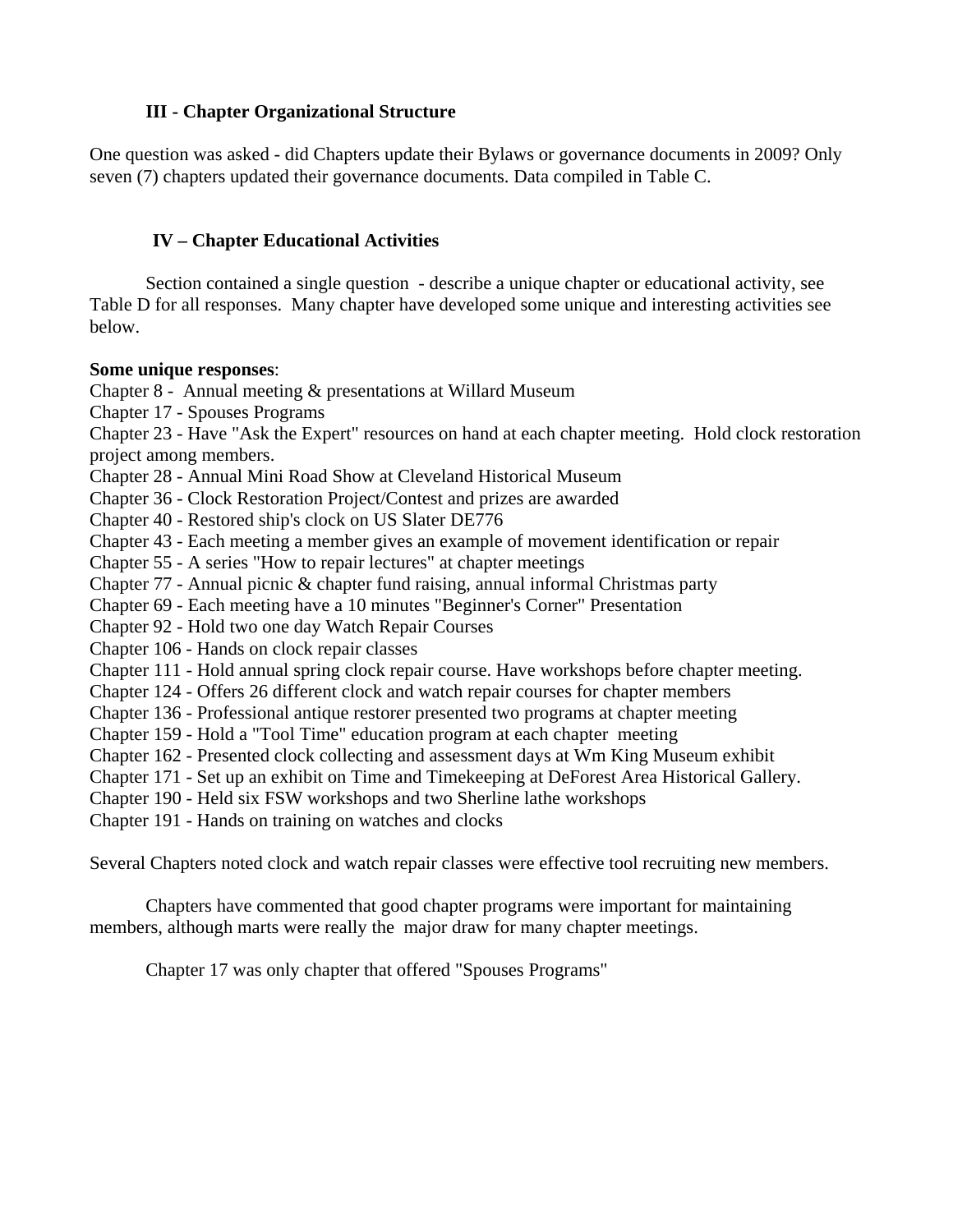# **V – Additional Comments & Recommendations**

The final section was open field to solicit any additional comments or recommendations from chapters. Thirty four (35) chapters provided a wide variety of positive and negative comments, voiced their concerns to issues, and offered some suggestions. See Table E for compiled response. The comments were broken down into four categories: compliments, criticisms, comments, and recommendations.

## **Compliments**:

Improvement in online communication by NAWCC has been welcome.

National headquarters has been very co-operative and responsive maintaining website and distributing newsletters. Feedback on delivery problems has been helpful.

Appreciate efforts of Nancy Dyer and Al Dotson. Al helps with "Tool Time" We appreciate the help you gave us!!

# **Criticisms:**

National spends to much money on events in Columbia and Library that are totally wasted for members in the West.

National does not assist chapters publicizing their meetings, little effort to advertise to general public about NAWCC.

Florida members are upset with changes in NAWCC structure and have dropped out. Many members across Florida are also upset that the National has disowned Florida Council that operated Mid Winter Regional

Younger adults are interested in wrist watches rather than clocks and pocket watches - what is NAWCC doing to attract these new members who are more technology knowledgeable than our older

members?

Three chapters commented about issues filling out the survey

Videos borrowed from library have both poor video and sound quality

## **Comments**:

Internet appears to be hurting NAWCC along with other organizations

Trying to come up with new activities to improve chapter meeting attendance

**Group is to exclusive and not inclusive.** 

**We have some members who not computer users - we can not forget them!** 

## **Recommendations**:

Avoid dues increases in foreseeable future; membership dues cost is occasional discussion topic. **1st Suitcase course should be offered to members and non-members at significantly reduced rate in order to encourage interest in the courses and organization.** 

**Allow chapters to issue temporary memberships for one year which would not require NAWCC membership. We believe that the benefits of NAWCC membership would be apparent in that time.**  Schedule Regionals on weekends so younger working members can more easily attend.

Do not schedule holding Chapter meetings on Sunday so people will not have to choose between church or chapter meetings

Short concise programs between 25-45 minutes would be appreciated

Provide services free of charge such as mailings

Could there be a branch of horological school in the west - warm weather and lots of students? Need demographic lists of members in the chapter areas